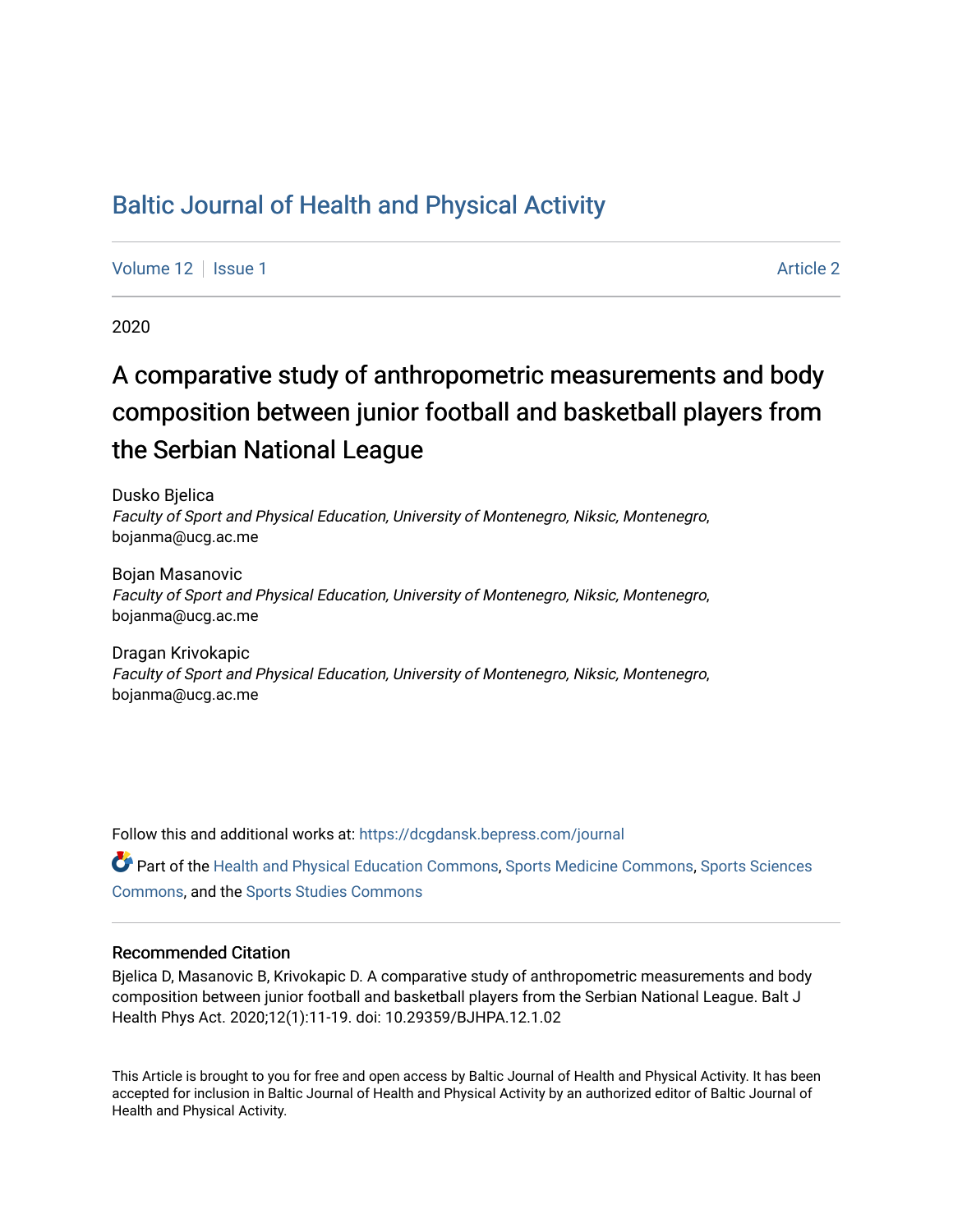## **A comparative study of anthropometric measurements and body composition between junior football and basketball players from the Serbian National League**

**Authors' Contribution:**

**A** Study Design **B** Data Collection **C** Statistical Analysis **D** Data Interpretation **E** Manuscript Preparation **F** Literature Search **G** Funds Collection

Dusko Bjelica ABCDF, Bojan Masanovic ACDEFG, Dragan Krivokapic ABDE

Faculty of Sport and Physical Education, University of Montenegro, Niksic, Montenegro

| abstract                     |                                                                                                                                                                                                                                                                                                                                                                                                                                                                               |
|------------------------------|-------------------------------------------------------------------------------------------------------------------------------------------------------------------------------------------------------------------------------------------------------------------------------------------------------------------------------------------------------------------------------------------------------------------------------------------------------------------------------|
| Background:                  | The purpose of this study was to describe anthropometric characteristics and body composition of<br>junior football and basketball players as well as to make comparisons between them.                                                                                                                                                                                                                                                                                       |
| <b>Material and methods:</b> | In this study 70 males were enrolled, divided into three groups: 25 football players, 13 basketball<br>players and 32 healthy sedentary subjects. All subjects were assessed for the anthropometric measures<br>required to calculate body composition variables, using the standardized procedures. Descriptive<br>statistics were expressed as a mean (SD) for each variable. To detect the effects of each type of sport<br>ANOVA and LSD Post Hoc tests were carried out. |
| Results:                     | The results showed there was no significant difference in the body mass index and bone content in the<br>body among the groups, while a significant difference was found for body height and body weight as<br>well as for the other two body content variables measured (muscle and fat) among the groups.                                                                                                                                                                   |
| <b>Conclusions:</b>          | These findings may give coaches from the region better working knowledge and advise them to follow<br>recent selection process methods to be more successful during talent identification.                                                                                                                                                                                                                                                                                    |
| Key words:                   | sport, youth, talent identification, males.                                                                                                                                                                                                                                                                                                                                                                                                                                   |
| article details              |                                                                                                                                                                                                                                                                                                                                                                                                                                                                               |

|                              | Article statistics: Word count: 2,818; Tables: 1; Figures: 1; References: 51                                                                                                                                                                                                                                                                                                                                                                                                                                                                                                                                                                                                                                                                                                                                                                                  |  |  |  |  |
|------------------------------|---------------------------------------------------------------------------------------------------------------------------------------------------------------------------------------------------------------------------------------------------------------------------------------------------------------------------------------------------------------------------------------------------------------------------------------------------------------------------------------------------------------------------------------------------------------------------------------------------------------------------------------------------------------------------------------------------------------------------------------------------------------------------------------------------------------------------------------------------------------|--|--|--|--|
|                              | Received: January 2020; Accepted: February 2020; Published: March 2020                                                                                                                                                                                                                                                                                                                                                                                                                                                                                                                                                                                                                                                                                                                                                                                        |  |  |  |  |
|                              | <b>Full-text PDF:</b> http://www.balticsportscience.com                                                                                                                                                                                                                                                                                                                                                                                                                                                                                                                                                                                                                                                                                                                                                                                                       |  |  |  |  |
| Copyright                    | © Gdansk University of Physical Education and Sport, Poland                                                                                                                                                                                                                                                                                                                                                                                                                                                                                                                                                                                                                                                                                                                                                                                                   |  |  |  |  |
| Indexation:                  | Celdes, Clarivate Analytics Emerging Sources Citation Index (ESCI), CNKI Scholar (China National Knowledge<br>Infrastructure), CNPIEC, De Gruyter - IBR (International Bibliography of Reviews of Scholarly Literature in<br>the Humanities and Social Sciences), De Gruyter - IBZ (International Bibliography of Periodical Literature<br>in the Humanities and Social Sciences), DOAJ, EBSCO - Central & Eastern European Academic Source, EBSCO<br>- SPORTDiscus, EBSCO Discovery Service, Google Scholar, Index Copernicus, J-Gate, Naviga (Softweco, Primo<br>Central (ExLibris), ProQuest - Family Health, ProQuest - Health & Medical Complete, ProQuest - Illustrata: Health<br>Sciences, ProQuest - Nursing & Allied Health Source, Summon (Serials Solutions/ProQuest, TDOne (TDNet), Ulrich's<br>Periodicals Directory/ulrichsweb, WorldCat (OCLC) |  |  |  |  |
| <b>Funding:</b>              | This research received no specific grant from any funding agency in the public, commercial, or not-for-profit<br>sectors.                                                                                                                                                                                                                                                                                                                                                                                                                                                                                                                                                                                                                                                                                                                                     |  |  |  |  |
|                              | <b>Conflict of interests:</b> Authors have declared that no competing interest exists.                                                                                                                                                                                                                                                                                                                                                                                                                                                                                                                                                                                                                                                                                                                                                                        |  |  |  |  |
| <b>Corresponding author:</b> | Bojan Masanovic, PhD; University of Montenegro, Faculty for Sport and Physical Education; Narodne omladine bb, 81400<br>Niksic, Montenegro; tel: 00382 (40) 235 207; fax: 00382 (40) 235 200; e-mail: bojanma@ucg.ac.me                                                                                                                                                                                                                                                                                                                                                                                                                                                                                                                                                                                                                                       |  |  |  |  |
| <b>Open Access License:</b>  | This is an open access article distributed under the terms of the Creative Commons Attribution-Non-commercial 4.0<br>International (http://creativecommons.org/licenses/by-nc/4.0/), which permits use, distribution, and reproduction in<br>any medium, provided the original work is properly cited, the use is non-commercial and is otherwise in compliance<br>with the license.                                                                                                                                                                                                                                                                                                                                                                                                                                                                          |  |  |  |  |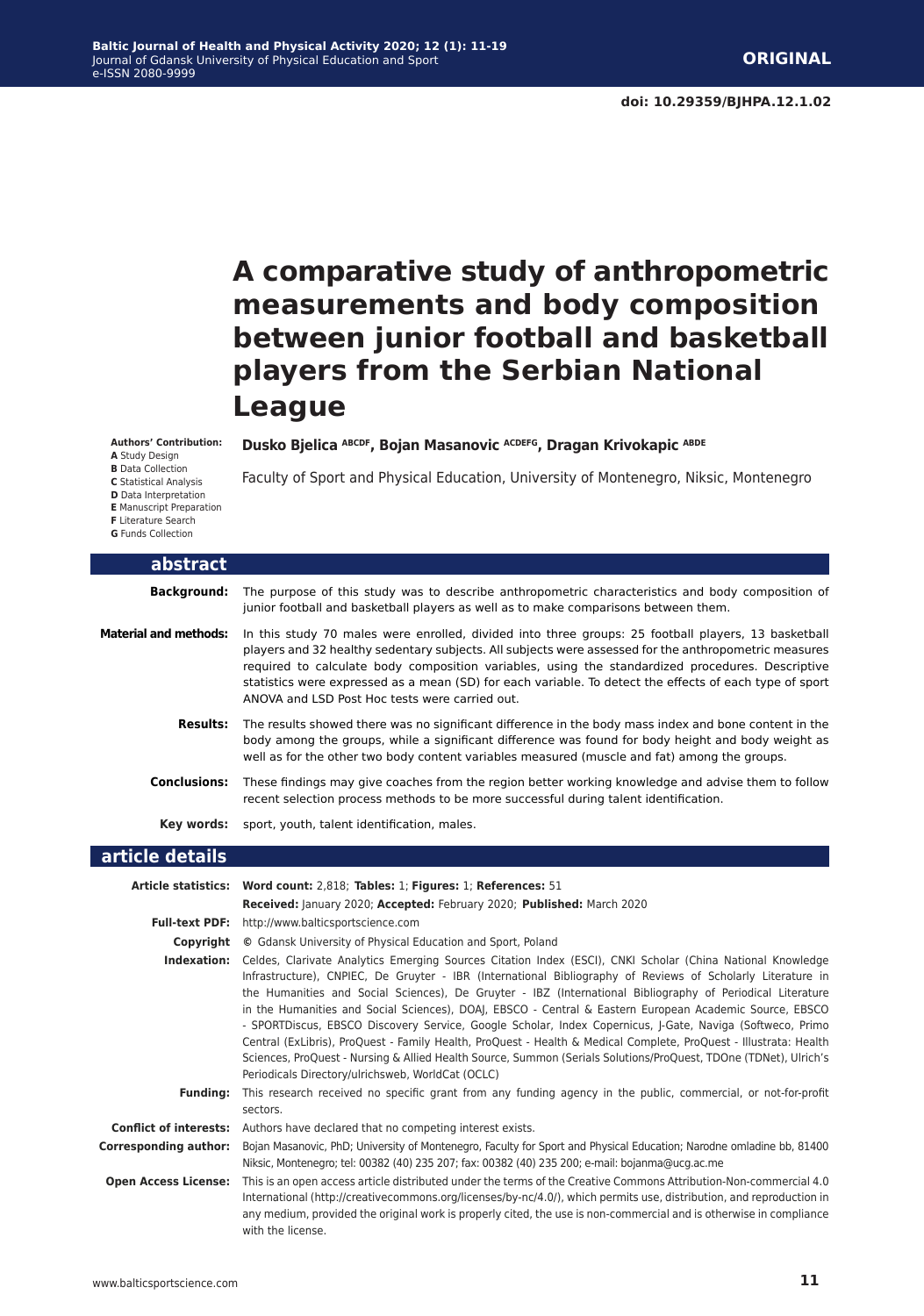### **introduction**

It is known that scientists all over the world are looking for a formula that can improve athletes' performance and discover talents as efficiently as possible [1]. The next important task is to identify strengths and weaknesses, assign player positions and help in the design of optimal training programs [2]. However, all of that is a very demanding process, as various athletic events require differing body types to achieve maximum performance [3].

Generally, it is accepted that practicing athletes could be expected to show structural and functional characteristics that are specifically favorable for their sport discipline [4]. Consequently, for all athletes involved in high professional competitive sports the body is required to perform at optimum capacity in terms of biomechanics [5]. In other words, every athlete should have specific anthropometrical characteristics and body composition figures convenient for his or her own sports discipline. Therefore, knowledge of the ideal values of athletes' body composition is considered an essential part of the total management process [6].

It is widely addressed in the scientific literature that adequate profiles are primarily important in various sports. There are several reasons for this. Frequently absolute size contributes a significant percentage of total variance associated with athletic success [7]. Strength, agility, speed, endurance, and power of an athlete depend on his/her body composition and body mass [8]. Excessive fat mass acts as a dead body mass in activities where the body must be repeatedly lifted during locomotion and jumping [9], thus, understandably, compromising the physical performance. Performance decreases and energy demands increase [10]. By contrast, muscle-skeletal mass is an indicator of sports performance [11]. It contributes to the energy production during highintensity activities and provides absolute strength to athletes [12]. From this follows that a modern athlete should be fast, explosive and powerful. They should have more muscle mass and less fat tissue.

It is known, that body height cannot be much influenced, because it is a highly genetically conditioned dimension, while body weight, the percentage of fat and muscle can be changed a lot, and this fact should be used. Some sports require much more knowledge regarding this topic than others [13]. Competitors in wrestling, boxing, judo and female gymnasts want to lose weight quickly. On the other hand, competitors in shot put and weight lifting must have large muscle mass. However, the need to explore the anthropometrical characteristics and body composition of football and basketball players is also significant. Many previous studies have evaluated ideal anthropometric profiles of successful football and basketball players [14–18]. However, more data concerning characteristics of football and basketball players come from America and Western Europe and less from Eastern Europe. It allows an insight into the requirements for competing in their particular sports and informs about the competitive requirements of these sports. This study aims to assess anthropometrical characteristics and body composition of Western Balkan athletes, whose general population had specific measurement [19–21].

The training in football is usually based on movement expressed through endurance. It consists of a series of moderate activities, followed by alternating periods of high intensity, which leads to significant metabolic heat production [22]. Indeed, football requires a high standard of preparation through the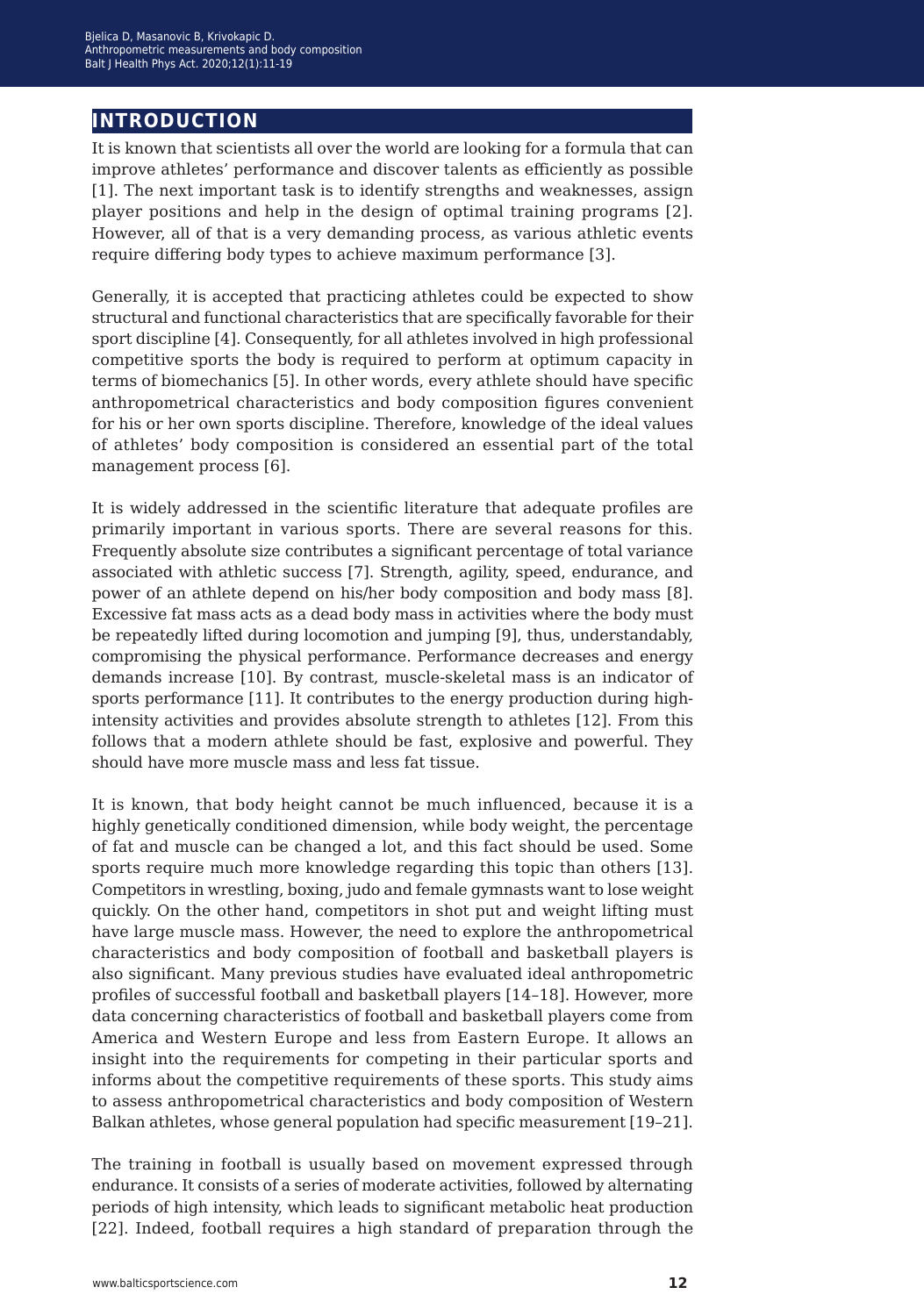development of physical performance skills. However, the importance of tactical and technical expertise cannot be overlooked in order to withstand 90 minutes of competitive play during which the average intensity reaches about  $75-90\%$  of the maximum heart rate, respectively  $70-85\%$  of VO<sub>2</sub>max [23]. On the other hand, basketball, which is an intermittent sport, is physically very demanding, but the regime is different. It constantly requires players to repeat intense actions (sprinting, shuffling, jumping) with jogging, walking, or short periods of recovery in between [24]. In this game, movement patterns significantly differ from football. It is imperative that the elements of the technique be applied quickly and explosively [25]. The average work intensity of a basketball game is above 85% of the maximal heart rate and above 80% of  $VO<sub>2</sub>max [26]$ .

Hence, the purpose of this study was to describe anthropometric characteristics and body composition profiles of junior football and basketball players from the Serbian national league as well to detect possible differences in relation to the competition level between them.

#### **material and methods**

#### **participants**

70 males were enrolled in this study. They were divided into three groups: 25 football players (16.64  $\pm$ 0.49 yrs.) from the junior premier league in Serbia, 13 basketball players (17.08  $\pm$ 0.28 yrs.) from the junior premier league in Serbia and 32 healthy sedentary subjects from the same country  $(17.34 \pm 0.60$ yrs.). The measurements were carried out in the winter preparation period.

#### **procedure**

All subjects were clinically healthy and all of them give their written consent to participate in the experiment. The local ethics committee approved the protocol of the study. All subjects were assessed for the twenty anthropometric measures required for the calculation of body composition variables. The standardized procedure recommended by the International Biological Program (IBP) was used [27]. Height and weight were measured in the laboratory with the subject dressed in light clothing. Height was measured to the nearest 0.1 cm using a fixed stadiometer, and weight was measured to the nearest 0.1 kg with a standard scale utilizing a portable balance. Skinfolds (mm) were measured at six sites: triceps skinfold thickness, forearm skinfold thickness, thigh skinfold thickness, calf skinfold thickness, chest skinfold thickness and abdominal skinfold thickness (using a skinfold caliper). The circumferences (cm) were measured at eight sites: minimum and maximum circumference of the upper arm, minimum and maximum circumference of the forearm, minimum and maximum circumference of the upper leg, minimum and maximum circumference of the lower leg (using a anthropometric tape). At last the following diameters were measured to the nearest 0.1 cm: elbow diameter, wrist diameter, diameter of the knee, diameter of the ankle (using a small siding caliper). To reduce measurement variation, the same investigator examined all of the subjects. The body mass index (BMI) was calculated as body mass in kilograms divided by height in meters squared (kg/m<sup>2</sup>). The values of bone, muscle, and fat content of the body composition were acquired by distributing all the measured variables in formulas by Mateigka [28].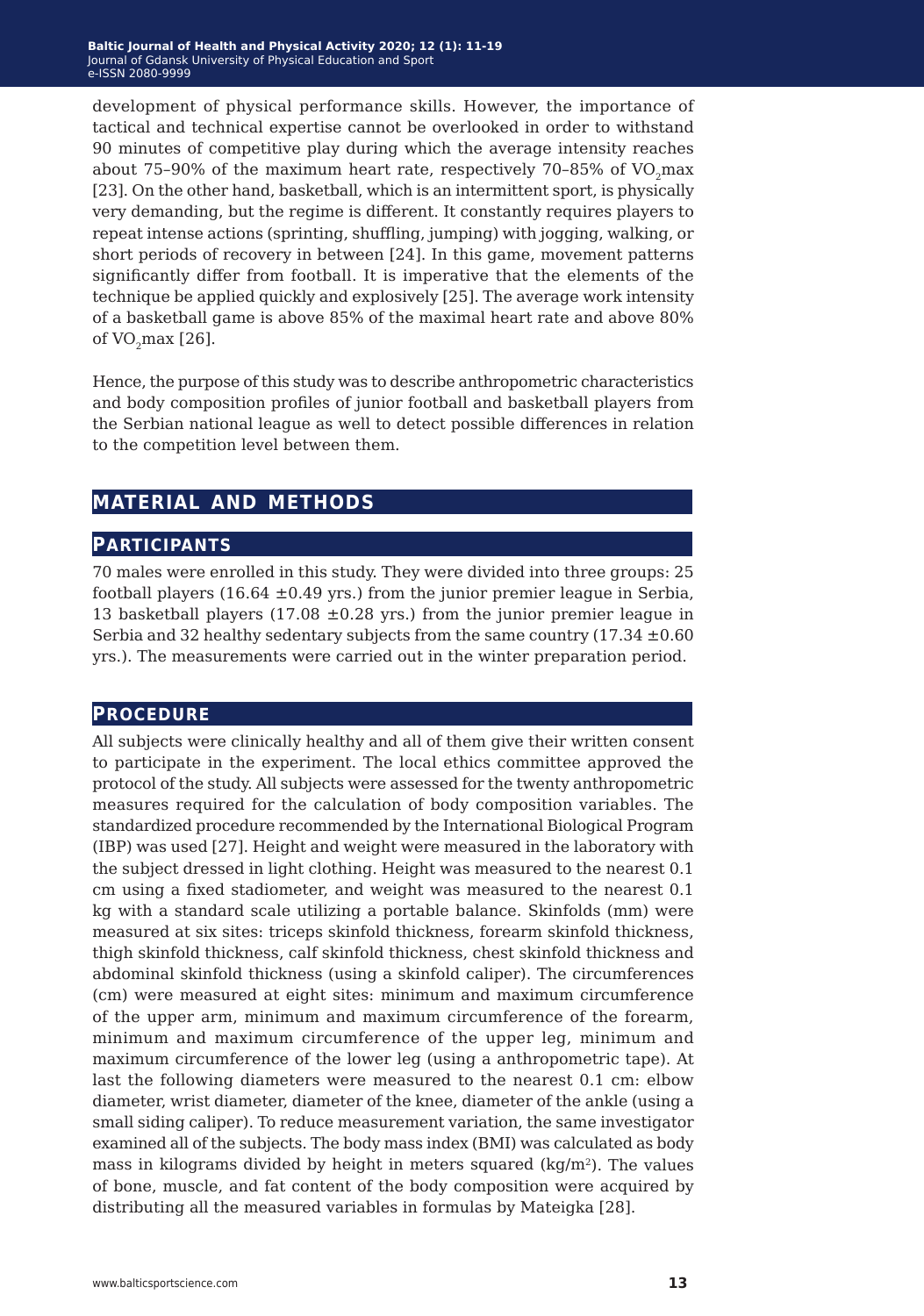#### **statistical analysis**

The data obtained in the research were processed using the application statistics program SPSS 20.0, adjusted for use on personal computers. The descriptive statistics were expressed as a mean (SD) for each variable. Analysis of the variance (ANOVA) and the LSD Post Hoc test were carried out to detect the effects for each type of sport (football or basketball) on each variable: body height, body weight, body mass index (BMI), and muscle, bone and fat content of the body, as well as to control it by sedentary subjects. The significance was set at an alpha level of 0.05.

#### **results**

The anthropometric characteristics of subjects are shown in Table 1. There was no significant difference in the body mass index and bone content of body among the groups, while a significant difference was found for body height  $(F = 25.19)$ , body weight  $(F = 4.14)$  and the other two body content variables among the groups: muscle  $(F = 5.41)$ , and fat  $(F = 12.31)$ .

Table 1. Descriptive data and ANOVA of 70 males enrolled in the study

| Variables                      | Football<br>$(N = 25)$   | Basketball<br>$(N = 13)$ | Control<br>$(N = 32)$ | ANOVA           |
|--------------------------------|--------------------------|--------------------------|-----------------------|-----------------|
|                                | Mean ±Standard Deviation |                          |                       |                 |
| Height (cm)                    | $177.81 \pm 6.63$        | $193.60 \pm 7.70$        | $178.26 \pm 7.27$     | $0.000*$        |
| Weight (kg)                    | $69.90 \pm 6.78$         | $80.00 \pm 9.76$         | $70.27 + 14.09$       | $0.020*$        |
| BMI $(kq/m2)$                  | $22.10 \pm 1.74$         | $21.32 + 1.99$           | $22.11 + 4.27$        | $0.726^{\circ}$ |
| Muscle content in the body (%) | $47.94 + 2.12$           | $49.81 + 2.58$           | $46.95 \pm 3.02$      | $0.007*$        |
| Bone content in the body (%)   | $16.76 \pm 1.48$         | $16.95 \pm 1.15$         | $17.34 \pm 2.47$      | $0.532^{\circ}$ |
| Fat content in the body (%)    | $12.12 \pm 2.78$         | $12.48 \pm 3.67$         | $19.09 + 7.77$        | $0.000*$        |

Note: N – number of subjects; BMI – body mass index; ^ – non-significant; \* – significant difference between groups.

The significant differences of anthropometric characteristics among particular sports are shown in Figure 1. The LSD Post Hoc test shows a significant advantage in body height and body weight of basketball players compared to football players and the control group subjects. There is no significant difference in body height and body weight between football players and the subjects of the control group. This test also indicates that basketball players have a significantly lower body mass index (BMI) than football players and subjects in the control group, while there is no significant difference in the body mass index (BMI) between football players and the subjects of the control group. A significant advantage in the muscle content of the body in football and basketball players compared with subjects in the control group is noticeable, while there is no significant difference in the muscle content of the body between football and basketball players. Lastly, an increased and significantly higher value of the fat content is observed in subjects of the control group compared with football and basketball players, while there is no significant difference in this variable between football and basketball players.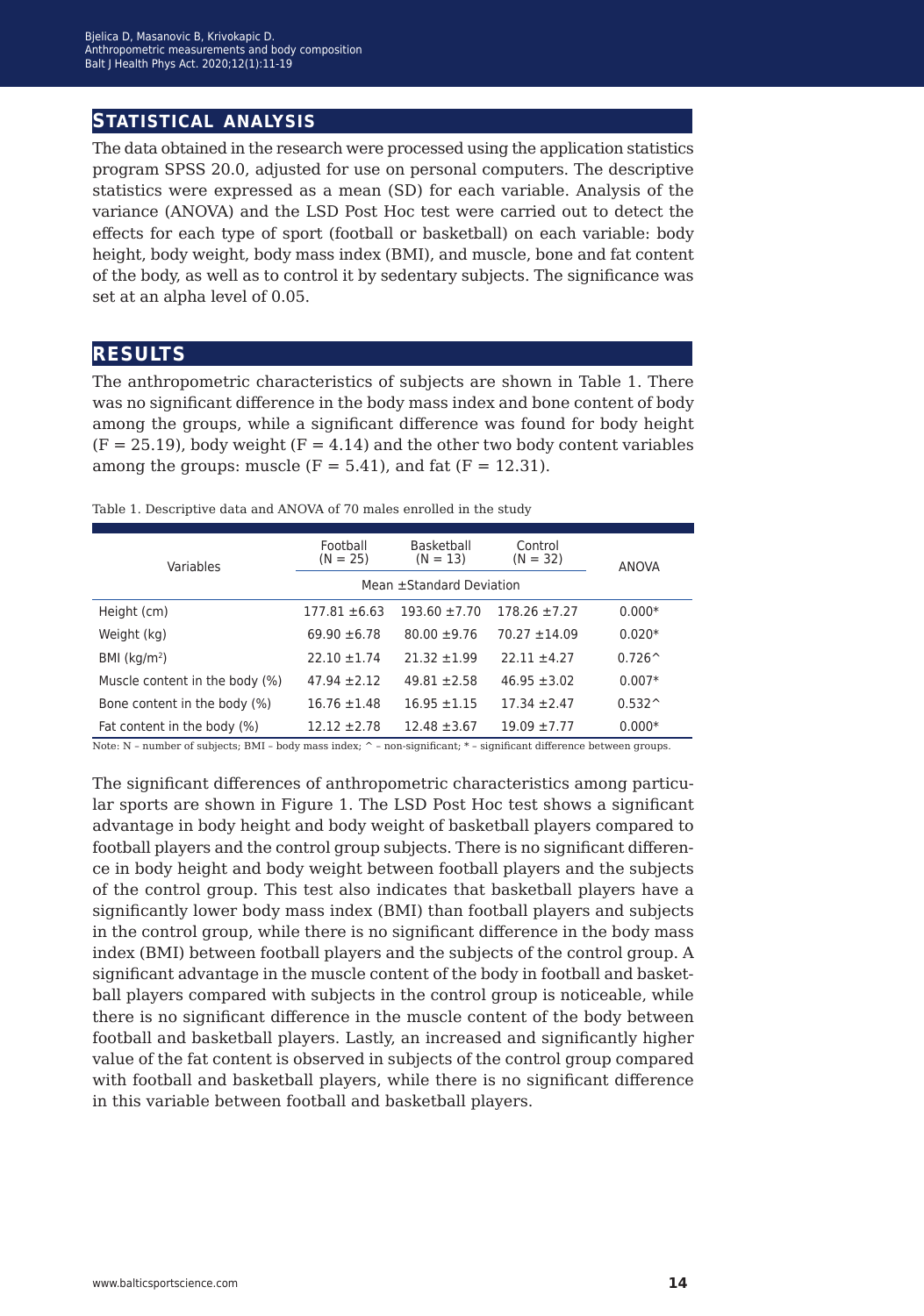**Baltic Journal of Health and Physical Activity 2014; 1(1): 1-4 Baltic Journal of Health and Physical Activity 2020; 12 (1): 11-19** Journal of Gdansk University of Physical Education and Sport Journal of Gdansk University of Physical Education and Sport e-ISSN 2080-9999 e-ISSN 2080-9999



#### **discussion**

The results support previous investigations indicating a strong difference regarding the body height among basketball players on the one hand and football players and the subjects from the control group that represents general population on the other hand [8, 29]. Thus, selection criteria, different types of play and game rules between the football and basketball game can explain the observed difference. However, there has been a tendency to recruit taller and heavier football players [30]. And the absence of the differences between football players and subjects of the control group in this study raises doubt whether the selection process has been carried out correctly, especially because football players are shorter than subjects from the control group that represent the general population. Nevertheless, the official statistical data reveal that the average height of all the participants in the FIFA U-17 World Football Championship India 2017 was 176.01 centimeters, while the average height of representatives of England and Spain who played the finals of the aforementioned championship is 179.1cm and 178.6cm, respectively. On the other hand, representation of Mali, which is the shortest team in the mentioned FIFA U-17 World Football Championship with only 164.09 cm, has won fourth place. In a starting line-up, on the pitch in the battle for the third place there were players who mostly were not tall: Youssouf Koita (170 cm), Boubacar Haidara (160 cm), Djemoussa Traore (150 cm), Fode Konate (170 cm), Mamadi Fofana (175 cm), Mohamed Camara (150 cm), Hadji Drame (160 cm), Salam Giddou (170 cm), Mamadou Samake (180 cm), Ibrahiim Kane (150 cm) and Lassana Ndiaye (170 cm). Similarly, Philip Foden, the best young player in England and the best one of FIFA U-17 World Football Championship in India 2017, was 169 centimeters tall, while the most valuable Brazilian players, Paulinho and Brenner, were 174 and 175 centimeters tall, and another English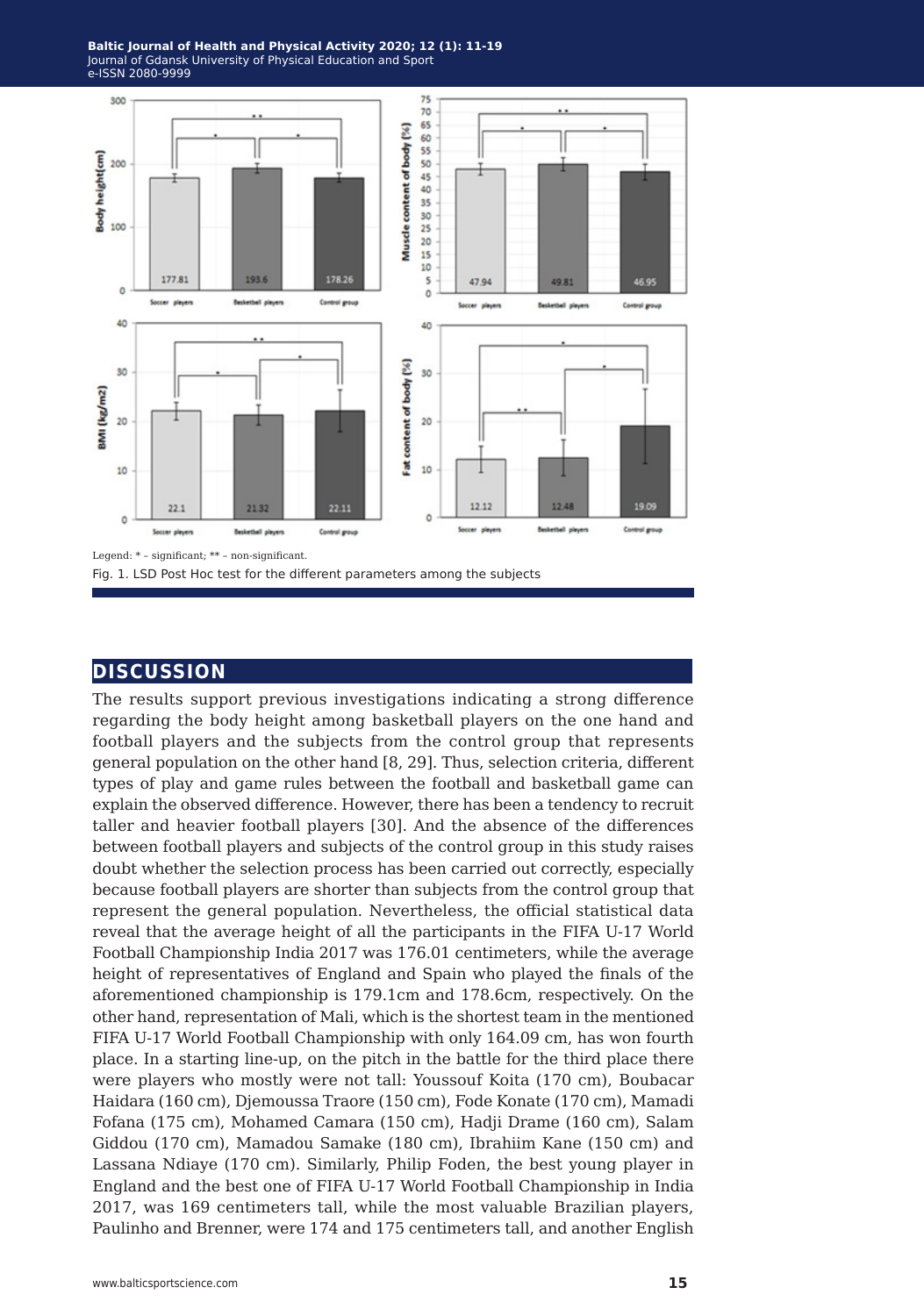Paulinho and Brenner, were 174 and 175 centimeters tall, and another English player Rhian Brewster, the top goal scorer of the whole championship, was 177 centimeters tall. On the basis of the aforementioned data, we conclude that that football players from this study are tall enough. The aforementioned doubt may be quenched through new research that will cover a larger sample. The tendency to recruite taller players has not been confirmed in the literature [31–33]. On the other hand, there is a tendency for basketball players to be extremely tall athletes because players handle the ball above their heads [34]. Also, because their height helps them to reach toward the basket, as well as to defend the ball against opponents. Taller players in basketball have an advantage because their height enables their shot to travel a shorter distance [35]. They start out closer to rebounds, and their ability to jump higher than their opponents gives them a chance to block their shots [36]. For example, the average height of players in the 2016 FIBA U17 World Basketball Championship played in Zaragoza in Spain was 195.56 cm. Similarly, the average heights of the national basketball teams who played semifinals, according to available data from the official website, were as follows: USA (198.17 cm), Turkey (195.75 cm), Lithuania (198.17 cm) and Spain (195.92 cm). However, this is expected, since 28% of people from the general population have a body height of 190cm or more [37–39]. This will provide coaches from the region with new working knowledge on the basis of which they will successfully identify talent. Furthermore, it was expected that basketball players were heavier than football players and the subjects of the control group. The first reason is they are significantly taller than both of the other mentioned groups. The second reason is that the average height of basketball players in the past 20-30 years has increased dramatically. This could be a function of better nutrition, especially in professional basketball leagues, partly due to the use of nutritional supplements. On the other hand, the body mass index (BMI; weight/height2), parameter indicating overweight and obesity, fortunately, is in the area of normal weight according to the established literature for all three groups [40, 41]. The slightly lower values of for basketball players need not worry because the development process is still ongoing. Indeed, the authors found that the basketball players have significantly higher muscle content in the body than subjects of the control group. Unexpectedly, football players have a slightly higher percentage of muscle content than control subjects, which is clearly seen in the table overview. These results may be explained by more demands on sportsmen to grow the muscle content of the body. A slightly higher percentage of muscle content in basketball players was found as this game requires intermittent activities, when high-intensity activities are followed by low-intensity type of movements. It is also interesting to mention that basketball players have to use both upper and lower extremities, while football players use just lower extremities, possibly an additional reason why the authors reach these results. Regardless of lower values for football players, we should not doubt the selection process. It also corresponds to the fat content values we find in the established literature [42]. The bone content in the body of all groups of sportsmen is proportional to the longitudinal and transversal dimension of the skeleton, and it did not show any significant differences among the groups. In a gravitational sport like football and basketball, it is accepted that excessive fat mass compromises physical performance [43]. Therefore, the significantly lower percentage of fat content in the body of football and basketball players than in the control subjects showed that players from this study have high physical performance. Also, it is very important to remember that football and basketball players need a determined body fat percentage to perform well enough and achieve their full playing potential. A person who has too little fat tissue is exposed to certain risks [44]. A large decline of fat levels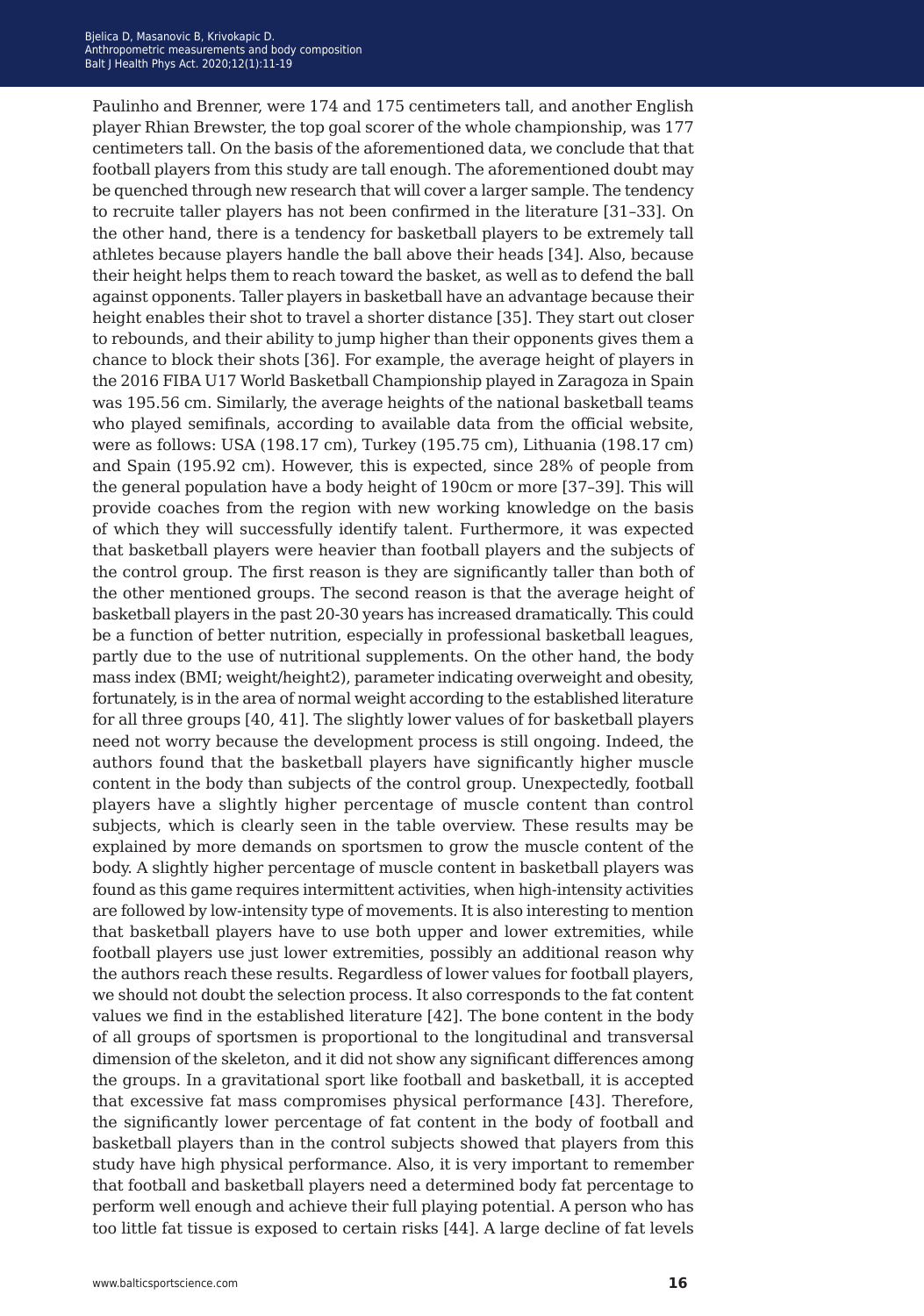can lead to complications and contraindications. Adipose tissue is a complex, essential, and highly active metabolic and endocrine organ which, through secreting adipokines, plays a very complex role [45]. The role of adipokines (leptin, adiponectin and interleukin 6) in proliferation, in hematopoiesis and reproduction is large just as in regulation of the immune function, angiogenesis, and bone development [45]. Since they have anti-diabetic, anti-inflammatory and anti-atherogenic properties, their lack would make the organism weak [46, 47], which means that a deficiency in the adipose tissue can have as harmful consequences as its excess.

#### **conclusions**

The importance of body composition in sport performance is a primary concern in creating athlete profiles as well as conditioning programs throughout a season at all levels of competition [48]. This is mostly due to the fact that describing anthropometric characteristics and body compositions of athletes and detecting possible differences in relation to competition levels may give coaches a better working knowledge of the studied groups of athletes. Moreover, the results of this study suggest that playing football (slightly) and basketball (significantly) increased the percent of muscle content and significantly decreased the percentage of fat content (using the comparison of the control group whose participants had a higher percentage of body fat). The difference in body height is the result of the selection process. Hence, an increased focus on these variables is essential. On the other hand, the part attributed to body weight could be mainly caused by nutritional habits, lastly the differences in the bone content of the body is a logical consequence.

As this study was conducted in the middle of the season, it is limited by the fact that changes in body composition and physical performance can occur during the season [49]. It has been confirmed that athletes who start a season with a high catabolic status can expect reductions in performance during a competitive season [50], while detrimental changes in body composition are also probable [51]. Accordingly, subsequent studies should be designed more carefully to measure anthropometric characteristics and body composition, and it would be best to conduct them either at the beginning or at the end of a season.

#### **references**

- [1] Popovic S, Bjelica D, Jaksic D, Hadzic R. Comparative study of anthropometric measurement and body composition between elite soccer and volleyball players. Int J Morphol. 2014;32(1):267-274. <https://doi.org/10.4067/S0717-95022014000100044>
- [2] Gardasevic J, Bjelica D. Body composition differences between football players of the three top football clubs. Int J Morphol. 2020;38(1):153-158.<https://doi.org/10.4067/S0717-95022020000100153>
- [3] Masanovic B, Milosevic Z, Bjelica D. Comparative study of anthropometric measurement and body composition between soccer players from different competitive levels, elite and sub-elite. Pedagogics, Psychology, Medical-Biological Problems of Physical Training and Sports. 2019;23(6):282-287. [https://](https://doi.org/10.15561/18189172.2019.0602) [doi.org/10.15561/18189172.2019.0602](https://doi.org/10.15561/18189172.2019.0602)
- [4] Gardasevic J, Akpinar S, Popovic S, Bjelica D. Increased perceptual and motor performance of the arms of elite water polo players. Appl Bionics Biomech. 2019;2019:6763470.<https://doi.org/10.1155/2019/6763470>
- [5] Zaccagni L. Anthropometric characteristics and body composition of Italian national wrestlers. Eur J Sport Sci. 2012;12(2):145-51.<https://doi.org/10.1080/17461391.2010.545838>
- [6] Arifi F, Bjelica D, Sermaxhaj S, Gardasevic J, Kezunovic M, Popovic S. Stature and its estimation utilizing arm span measurements in Kosovan adults: National survey. Int J Morphol. 2017; 35(3):1161- 1167. <https://doi.org/10.4067/S0717-95022017000300055>
- [7] Carvajal W, Betancourt H, León S, et al. Kinanthropometric profile of Cuban women olympic volleyball champions. MEDICC Review. 2012;14(2):16-22.<https://doi.org/10.1590/S1555-79602012000200006>
- [8] Popovic S, Akpinar S, Jaksic D, Matic R, Bjelica D. Comparative study of anthropometric measurement and body composition between elite soccer and basketball players. Int J Morphol. 2013;31(2):461- 467. <https://doi.org/10.4067/S0717-95022013000200016>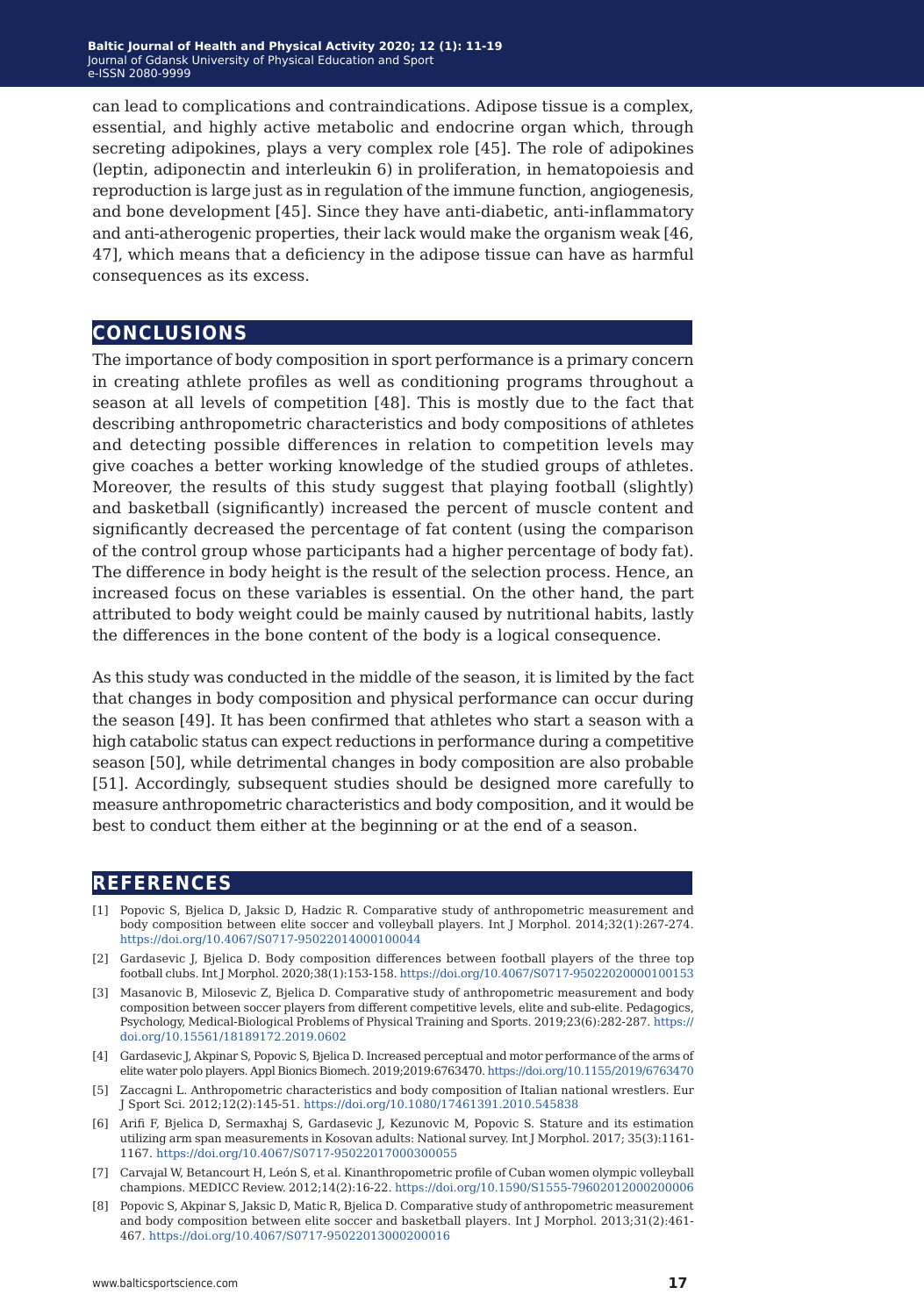- [9] Masanovic B. Comparative study of morphological characteristics and body composition between different team players from Serbian Junior National League: soccer, handball, basketball and volleyball. Int J Morphol. 2019;37(2):612-619. <https://doi.org/10.4067/S0717-95022019000200612>
- [10] Buchheit M, Manouvrier C, Cassirame J, Morin JB. Monitoring locomotor load in soccer: Is metabolic power powerful? Int J Sport Med. 2015; 36(14):1149–1155.<https://doi.org/10.1055/s-0035-1555927>
- [11] Trajkovic N, Sporis G, Vlahovic T, Madic D, Gusic M. Post-match changes in muscle damage markers among u-21 soccer players. Montenegr J Sport Sci Med. 2018; 7(2):49-53. [https://doi.org/10.26773/](https://doi.org/10.26773/mjssm.180908) missm.180908
- [12] Aslan A, Salci Y, Guvenc A. The effects of weekly recreational soccer intervention on the physical fitness level of sedentary young men. Montenegr J Sport Sci Med. 2019;8(1):51-59. [https://doi.](https://doi.org/10.26773/mjssm.190308) [org/10.26773/mjssm.190308](https://doi.org/10.26773/mjssm.190308)
- [13] Monson TA, Brasil MF, Hlusko LJ. Allometric variation in modern humans and the relationship between body proportions and elite athletic success. J Anthropol Sport Phys Educ. 2018;2(3):3-8. [https://doi.](https://doi.org/10.26773/jaspe.180701) [org/10.26773/jaspe.180701](https://doi.org/10.26773/jaspe.180701)
- [14] De Oliveira-Junior AV, Casimiro-Lopes G, Donangelo CM, et al. Methodological agreement between body-composition methods in young soccer players stratified by zinc plasma levels. Int J Morphol. 2016;34(1):49-56. <https://doi.org/10.4067/S0717-95022016000100008>
- [15] Reilly T, Bangsbo J, Franks A. Anthropometric and physiological predispositions for elite soccer. J Sport Sci. 2000;18(9):669-683. <https://doi.org/10.1080/02640410050120050>
- [16] Nikolaidis PT, Vassilios Karydis N. Physique and body composition in soccer players across adolescence. Asian J Sport Med. 2011; 2(2):75-82.<https://doi.org/10.5812/asjsm.34782>
- [17] Bayios I, Bergeles N, Apostolidis N, Noutsos K, Koskolou M. Anthropometric, body composition and somatotype differences of Greek elite female basketball, volleyball and handball players. J Sport Med Phys Fitness. 2006;46(2):271-280.
- [18] Vaquera A, Santiago S, Gerardo VJ, Rabago JCM, Garcia-Tormo VJ. Anthropometric characteristics of Spanish professional basketball players. J Hum Kinet. 2015;46:99-106. [https://doi.org/10.1515/](https://doi.org/10.1515/hukin-2015-0038) [hukin-2015-0038](https://doi.org/10.1515/hukin-2015-0038)
- [19] Gardasevic J, Rasidagic F, Krivokapic D, Corluka M, Bjelica D. Stature and its estimation utilizing arm span measurements in male adolescents from Federation of Bosnia and Herzegovina entity in Bosnia and Herzegovina. Montenegr J Sport Sci Med. 2017;6(1):37-44.
- [20] Gardasevic J. Standing height and its estimation utilizing tibia length measurements in adolescents from western region in Kosovo. Int J Morphol. 2019; 37(1):227-231. [https://doi.org/10.4067/S0717-](https://doi.org/10.4067/S0717-95022019000100227) [95022019000100227](https://doi.org/10.4067/S0717-95022019000100227)
- [21] Masanovic B, Bavcevic T, Prskalo I. Regional differences in adult body height in Kosovo. Montenegr J Sport Sci Med. 2019;8(1):69-76. <https://doi.org/10.26773/mjssm.190310>
- [22] De Giorgio A, Kuvačić G, Milić M, Padulo J. The brain and movement: How physical activity affects the brain. Montenegr J Sport Sci Med. 2018;7(2):63-68.<https://doi.org/10.26773/mjssm.180910>
- [23] Rexhepi A, Brestovci, B. The differences in body volume and skinfold thickness between basketball players and footballers. Int J Morphol. 2010;28(4):1068-1074. [https://doi.org/10.4067/S0717-](https://doi.org/10.4067/S0717-95022010000400013) [95022010000400013](https://doi.org/10.4067/S0717-95022010000400013)
- [24] Chen Y, Li JX, Hong Y, Wang L. Plantar stress-related injuries in male basketball players: variations on plantar loads during different maximum-effort maneuvers. BioMed Res Int. 2018:4523849. [https://](https://doi.org/10.1155/2018/4523849) [doi.org/10.1155/2018/4523849](https://doi.org/10.1155/2018/4523849)
- [25] Vázquez-Guerrero J, Fernández-Valdés B, Jones B, Moras G, Reche X, Sampaio J. Changes in physical demands between game quarters of U18 elite official basketball games. PLoS One. 2019; 14(9):e0221818. <https://doi.org/10.1371/journal.pone.0221818>
- [26] Ozen G, Atar O, Koc H. The effects of a 6-week plyometric training programme on sand versus wooden parquet surfaces on the physical performance parameters of well-trained young basketball players. Montenegr J Sport Sci Med. 2020;9(1): ahead of print.<https://doi.org/10.26773/mjssm.200304>
- [27] Marfell-Jones M, Olds T, Stew AD, Carter JEL. International standards for anthropometric assessment. Potchesfstroom. In:Proceedings of the 9th International Conference of the International Society for the Advancement of Kinanthropometry. Vol. IX. London; 2006.<https://doi.org/10.4324/9780203970157>
- [28] Matiegka J. The testing of physical efficiency. Am J Phys Anthropol. 1921;4:223-230. [https://doi.](https://doi.org/10.1002/ajpa.1330040302) [org/10.1002/ajpa.1330040302](https://doi.org/10.1002/ajpa.1330040302)
- [29] Masanovic B, Popovic S, Bjelica D. Comparative study of anthropometric measurement and body composition between basketball players from different competitive levels: elite and sub-elite. Pedagogics, Psychology, Medical-Biological Problems of Physical Training and Sports. 2019;23(4):176- 181. <https://doi.org/10.15561/18189172.2019.0403>
- [30] Gil SM, Gil J, Ruiz F, Irazusta A, Irazusta J. Anthropometrical characteristics and somatotype of junior soccer players and their comparison with the general population. Biol Sport. 2010;27(1):17- 24.<https://doi.org/10.5604/20831862.906762>
- [31] Gardasevic J, Bjelica D, Vasiljevic I. Morphological characteristics and body composition of elite soccer players in Montenegro. Int J Morphol. 2019;37(1):284-288. [https://doi.org/10.4067/S0717-](https://doi.org/10.4067/S0717-95022019000100284) [95022019000100284](https://doi.org/10.4067/S0717-95022019000100284)
- [32] Bjelica D, Gardasevic J, Vasiljevic I, Jeleskovic E, Covic N. Body composition and morphological characteristics of soccer players in Bosnia and Herzegovina. Kinesiologia Slovenica. 2019;25(1):5-13.
- [33] Chuman K, Ikoma T, Hoshikavwa Y, Nishijama T. Yo-Yo intermittent recovery level2 test in young soccer players from U-13 to U-18. Sci Football. 2013;7:101-106.
- [34] Sarvestan J, Cheraghi M, Shirzad E, Svoboda Z. Experience related impacts on jump performance of elite and collegiate basketball players; investigation on force-time curvature variables. Sport Mont. 2019;17(2):23-28. <https://doi.org/10.26773/smj.190604>